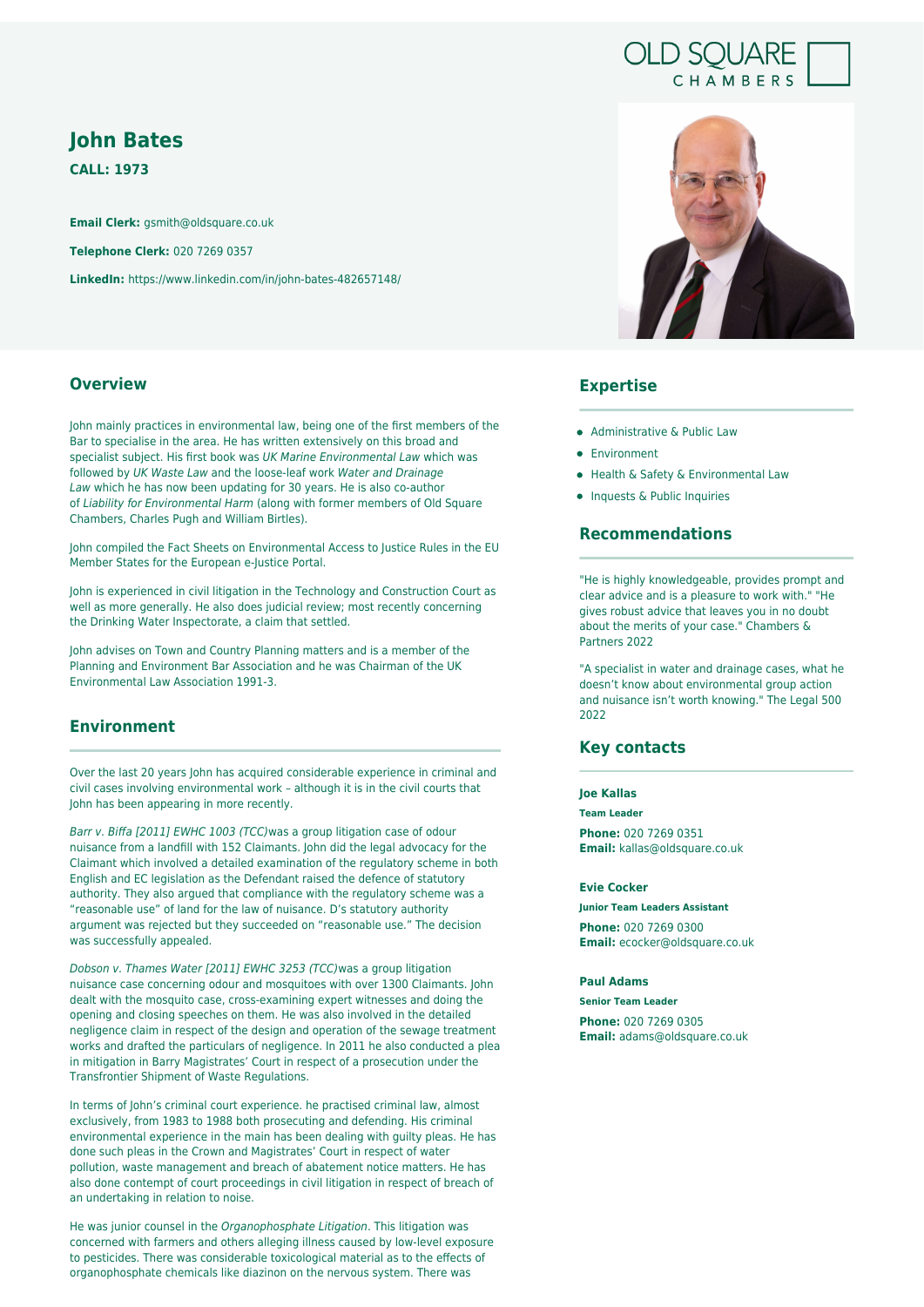neurological evidence and reports from a neuropsychologist. John conducted some of the cases before the Queen's Bench Master and Morland J. The claims failed on attribution in that it could not be shown that prolonged or low level exposure to organophosphates causes physical or mental illness.

Following the Camelford water poisoning incident John was instructed to bring a private prosecution against the water company.

He acted for the Mayor of London in a challenge to the Mayor's Waste Management Strategy – R (on the app. of West London Waste Authority v. Mayor of London [2007] EWHC 757 (Admin).

John's caseload will typically include drainage concerns of developers of housing estates, sewerage problems, statutory nuisance, contaminated land, nature conservation, actions criminal or civil liability arising from waste management operations, noise or pollution from industrial sites and issues over fishing rights. He also advises industry on potential UK or EEC legislation and acts for local authorities.

#### **Contaminated Land**

John has dealt with cases concerning contamination from petrol stations and domestic oil installations. In a recent claim oil from a central heating system escaped and contaminated the ground under the house and next door properties. The claim was made against those responsible for maintaining the system. The claim settled.

### **Drainage**

As the author of Water and Drainage Law, John has advised on numerous cases concerning drainage rights at common law and under legislation. In particular he has advised developers as to the rights they have to drain from their sites, the extent of those rights and liability for discharging excessive flows. He has also advised landowners adversely affected by drainage discharges.

#### **Fishing Rights**

John has advised landowners on fishing rights in waters on their land. He has acted for fishing clubs in relation to pollution of their fisheries. He has traced rights in coastal waters from the 11th century and considered the particular grants made to Welsh marcher lords.

#### **Flood Defence/Land Drainage**

John has considerable experience in this area of law. He has advised developers on the land drainage aspects of their proposed developments and rights to drain land into watercourses. He has also advised on rights where land drainage is obstructed and the legal consequences where river banks are eroded by boat wash or by natural flows.

He has acted for people affected by flooding and advised on the liability of developers and local authorities for flood damage. He has also dealt with issues under drainage byelaws.

In 2011 he acted for a farmer seeking to enforce duties under a local Act for the maintenance of sea defences. He has advised on the new flood protection regime and the policy of "managed retreat." In particular he considers that where flood defences are allowed to fail, those whose land is flooded may be able to obtain compensation under the Human Rights Convention.

#### **Human Rights**

Environmental claims fall under Article 8 or Article 1 of Protocol 1 to the Human Rights Convention. John has advised landowners on the effect of the Convention on their property rights. He has also – in Dobson v. Thames Water – argued on the Article 8 rights of those who are affected by a nuisance but have no legal interest in the property concerned.

#### **Navigation**

Private and public rights of navigation can raise difficult issues in the interpretation of private Acts and proof of the exercise of such rights. John has advised on the existence and extent of navigation rights, charges for use of navigations, mooring rights and pollution from vessels.

#### **Reservoirs and Dams**

John acted for a Claimant whose fish farm was adversely affected by flows from a dam. The case settled. He has advised on reservoir safety issues and common law right to impound flows in a watercourse.

#### **Sewers**

John has extensive experience in dealing with all issues relating to sewers from trade effluent discharges to construction and maintenance of sewers. He has